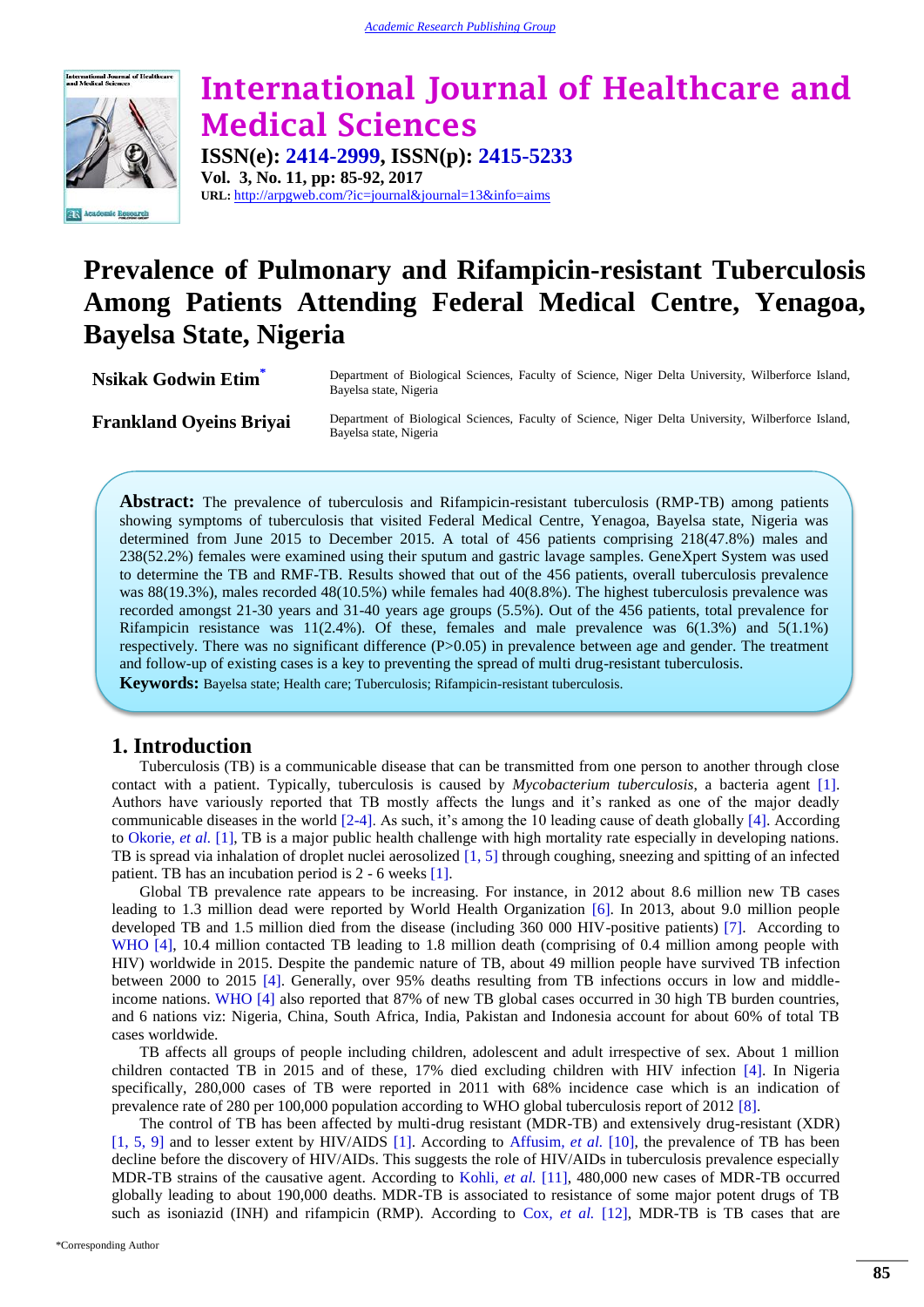resistance to both isoniazid and rifampicin. The authors further reported that drug resistant tuberculosis (XDR-TB) cases have additional resistance to a fluoroquinolone and second-line injectable agent. Typically, INH and RMP have been used for the treatment of all cases of TB disease [\[13,](#page-6-8) [14\]](#page-6-9).

WHO recommended the use of the rapid/fast test (diagnosis is made in about 2 hours) Xpert MTB/RIF® for TB diagnosis and it has expanded substantially since 2010 [\[4\]](#page-5-2). The system is typically used to detect TB and resistance to rifampicin simultaneously in about 2hours against 48 hours sputum smear microscopy and approximately two months for culture [\[1\]](#page-5-0). Cox*[, et al.](#page-6-10)* [15], Iram*[, et al.](#page-6-11)* [16] reported that Xpert MTB/RIF is approved software for determination of TB and rifampicin-resistance diagnosis. The basic assumption is that rapid drug susceptibility testing would reduce the delay to start of appropriate second line therapy.

Rifampicin resistance contributes about 98.5% of MDR-TB [\[17\]](#page-6-12). Typically, the prevalence of MDR-TB is on the increasing trend globally [\[18,](#page-6-13) [19\]](#page-6-14). The prevalence of MDR and XDR-TB have been determined in several regions of the World including Khayelitsha, South Africa [\[12\]](#page-6-7), Mbarara, South Western Uganda [\[20\]](#page-6-15), patients referred to Debre Markos Referral Hospital, Ethiopia [\[21\]](#page-6-16), some regions in Nigeria such as Ogun state [\[22,](#page-6-17) [23\]](#page-6-18), Abia state [\[1,](#page-5-0) [24\]](#page-6-19), Edo state [\[25\]](#page-6-20), Kaduna state [\[8\]](#page-6-3), Niger state [\[26\]](#page-6-21), Borno state [\[27\]](#page-7-0), Plateau state [\[28\]](#page-7-1) among others. But information about tuberculosis prevalence is scares in literature in Bayelsa state. Therefore, this study aimed at investigating the prevalence of tuberculosis and rifampicin resistant tuberculosis among patients showing symptoms of TB that visited Federal Medical Centre, Yenagoa, Bayelsa state, Nigeria

# **2. Materials and Methods**

### **2.1. Study Area**

The study was conducted at the Federal Medical Centre (FMC) Yenagoa, Bayelsa State. Bayelsa State is located within Latitude  $4^0$  15<sup>1</sup> North and Latitude 5<sup>0</sup> and 23<sup>1</sup> south [\[29\]](#page-7-2). It is also within longitude 5<sup>0</sup> 22<sup>1</sup> West and 6<sup>0</sup> 45<sup>1</sup> East. It is bounded by Delta state on the East, Rivers state in the West and south and Atlantic Ocean in the Southern most parts. Bayelsa state has eight local government area viz: Ekeremor, Brass, Nembe, Ogbia, Southern Ijaw, Sagbama, Kolokoma/Okpokoma, Yenagoa. According to the 2006 census figures, Bayelsa has a population of about 1.7 million people [\[29\]](#page-7-2). But the population has significantly increased over the last 7 years. The climatic condition of the area is characterized by  $50 - 95\%$  and  $28 \pm 6\degree$ C relative humidity and temperature respectively.

#### **2.2. Study Population (participants)**

The study population is made up of two hundred and eighteen males (218) males and two hundred and thirty eight (238) females with symptoms of tuberculosis in clinics and wards in FMC Yenagoa. The age of the subjects was between 2yrs-78yrs.

# **2.3. Selection Criteria**

**Inclusion:** The following signs were use as selection criteria; persistence cough for at least two (2) weeks, weight loss, night sweat, swelling at the neck, hand or armpit and fever with any of the above.

Exclusion: diabetic patients and individuals with known case of cardiovascular diseases etc.

#### **2.4 Sample Collection**

Sample collection was carried out at the clinics and wards. The sputum samples were collected at the spot with a wide mouth leak-proof container for adult, gastric lavage was collected by the pediatricians in children.

# **2.5. Laboratory Analysis**

GeneXpert System that has modules thermal and optical system, cartridge self-contained disposable, computer system software barcode scanner and optional accessories like printer and UPS was used for the determination of tuberculosis in the subjects. The system was carried out based on manufacturers' instruction as previously described by Van*[, et al.](#page-7-3)* [30].

#### **2.6. Start-up the Gene Xpert instrument**

Note: Before starting specimen processing, the Gene Xpert instrument was checked proper functioning and the modules availability.

The Gene Xpert Dx instrument and computer was switched on. The software was allowed to boot and open. When it fails to open, the Gene Xpert Dx shortcut icon on the desktop was clicked. The software was logged in using user name and password. The modules were confirmed available by checking the status.

#### **a) Preparation of Sample**

The working area was disinfected using 0.5% hypochloride. Then each Xpert MTB/RIF cartridge was labeled with the sample ID with a affixed label. The specimen was left in leak-proof sputum collection container. The lid of sputum collection container was unscrewed and added was Sample Reagent  $2:1(v/v)$  to the sample and the lid again was closed. It was vigorously shaken 10-20 times and then incubated for 10 minutes at room temperature. The specimen was again vigorously shaken 10-20 times and then incubation again until no visible clumps of sputum.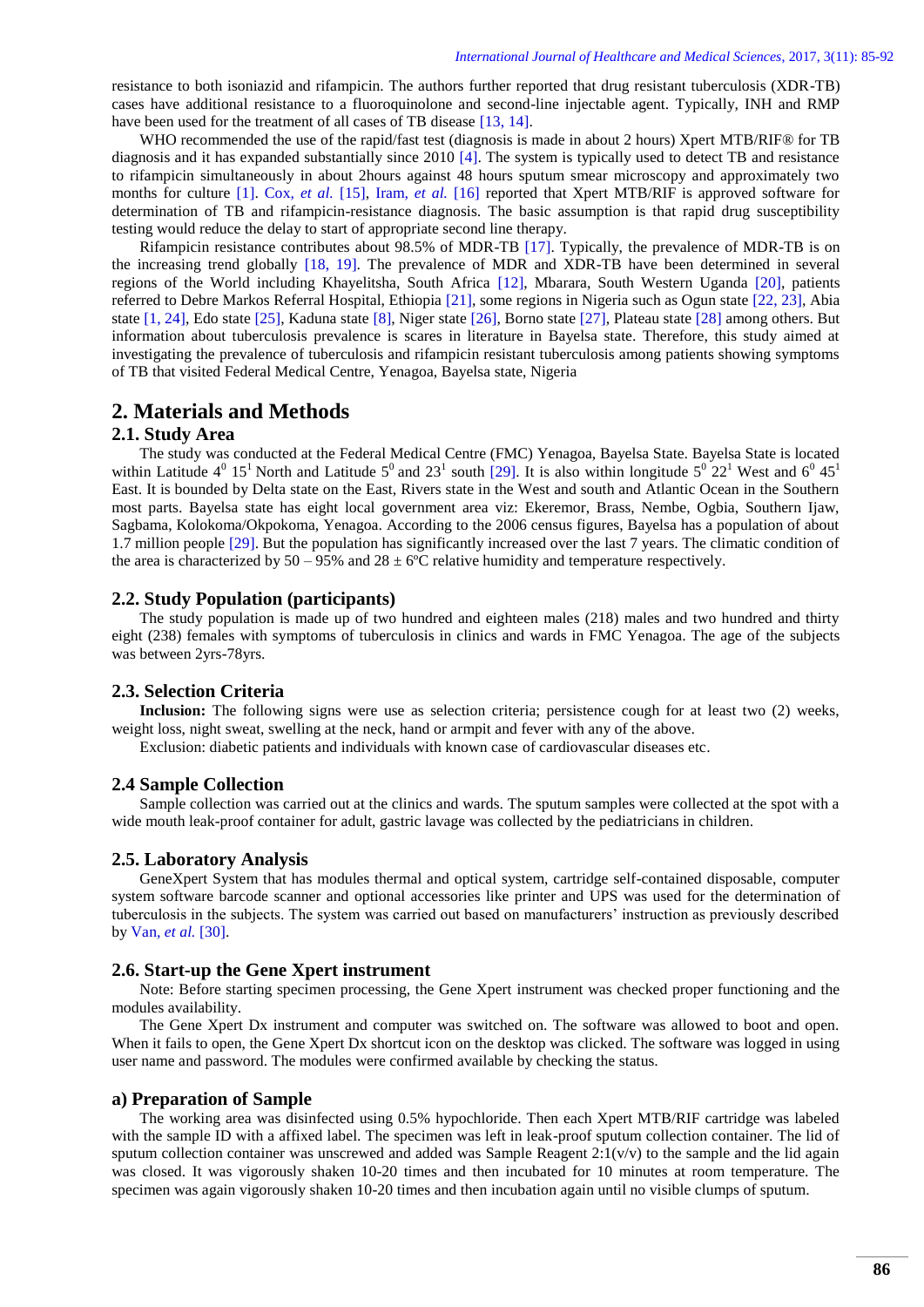# **b) Preparing the Cartridge**

The liquefied sample was aspirated into the sterile transfer pipette until the meniscus is above the minimum mark (=2ml). Then, the sample was slowly transferred into the open port of the Xpert MTB/RIF cartridge. The cartridge lid was closed and the lid snaps firmly into place. The test was started within 30 minutes of adding the sample to the cartridge.

#### **c) Start the Test on the Gene Xpert Instrument**

In the Gene Xpert Dx System window, CREATE TEST button was clicked. Then the scan Cartridge Barcode dialog box appeared and the barcode on the Xpert MTB/RIF cartridge was scanned. After these, the Create Test window appeared. Then after, the software automatically fills the boxes for the following fields: Select Assay, Reagent Lot ID, Cartridge SN, and Expiration Date. In the Sample ID box, the sample ID was typed or scanned. The sample ID is associated with the test results and is shown in the View Results window and all the reports. The start Test was clicked. In the dialog box that appears, username and password was put in. The instrument module door with the blinking green light was opened and the cartridge was loaded. The door was closed. The test starts and the green light stops blinking. When the test is finished, the light is turned off. After some time, the system releases the door lock at the end of the run, then the module door was opened and the cartridge removed.

# **d) Reading, Recording and Reporting**

# **i) Viewing Results on Gene Xpert Software (Basic User Setting)**

In the Gene Xpert Dx System window, VIEW RESULTS on the menu bar was clicked on. The View Results window appears. When the software reports error, invalid or no result, the test was repeated using the already prepared specimen and a new cartridge. When there is repeated error, Invalid or no result, manual troubleshooting was done to exclude technical problems.

#### **ii) Reporting of Results**

The software reported MTB not detected or MTB detected. While the rifampicin resistance result indicates Rif resistance not detected or Rif resistance detected.

#### **2.7. Statistical Analysis**

The data was subjected to Chi square test and significance was determined at  $\alpha = 0.05$ .

### **3. Results and Discussion**

[Figure 1](#page-3-0) present the prevalence of PTB among patients that showed its symptoms attending clinics in Federal Medical Centre Yenagoa, Bayelsa state, Nigeria. A total of 456 patients was examined and 88 (19.3%) were positive for TB. Among the positive patient 5(1.1%), 7(1.5%), 25(5.5%), 25(5.5%), 14(3.1%), 10(2.2%), 1(0.2%) and 1(0.2%) were within the age group of <10, 11-20, 21-30, 31-40, 41-50, 51-60, 61-70 and 71 and above respectively. There was no significant difference (P>0.05).

Findings from this study revealed an overall PTB prevalence of 19.3% in Yenagoa, Bayelsa state. These findings had some similarity with reports from other parts of Nigeria including Abeokuta, Ogun state (19.7%) [\[22\]](#page-6-17), Umuahia, Abia state (21.6%) [\[24\]](#page-6-19), Edo state (15.7 %) [\[25\]](#page-6-20), in patients attending National TB and Leprosy Training Center, Zaria and Barau Dikko Hospital, Kaduna City, Kaduna state (23%) [\[8\]](#page-6-3), Benin city, Edo state (33.9%) [\[10\]](#page-6-5), Minna and Suleja, Niger State (25.5%) [\[26\]](#page-6-21), Maiduguri, Northern Nigeria (14.7%) [\[27\]](#page-7-0). But varies with the findings from prevalence among patient attending Nigerian Institute for Medical Research, Lagos and the Jos University Teaching Hospital, Jos (31.4%) [\[28\]](#page-7-1) and some region in South- Eastern Nigeria (31.7%) [\[31\]](#page-7-4).

The relatively lower prevalence recorded in this study (19.3%) compared to some region of Nigeria may be associated variation in geographical location and effectiveness in the directly observed treatment short-course strategy toward TB control. The variation in prevalence rate in this study compared to previous works could be due higher population level and prevailing activities of inhabitants in such region. Lifestyle, overcrowding environment and geographical/ climatic condition may increase the chance/ risk factor of contacting TB through aerosol from patients. [Affusim](#page-6-5)*, et al.* [10] living conditions such less overcrowding and better nutrition, BCG vaccination and anti-TB chemotherapy are some of the conditions that reduces TB prevalence. According to [Tomford \[32\],](#page-7-5) [Okodua](#page-6-17)  [22] high population and inhalation of aerosol droplets are major risk factors for TB.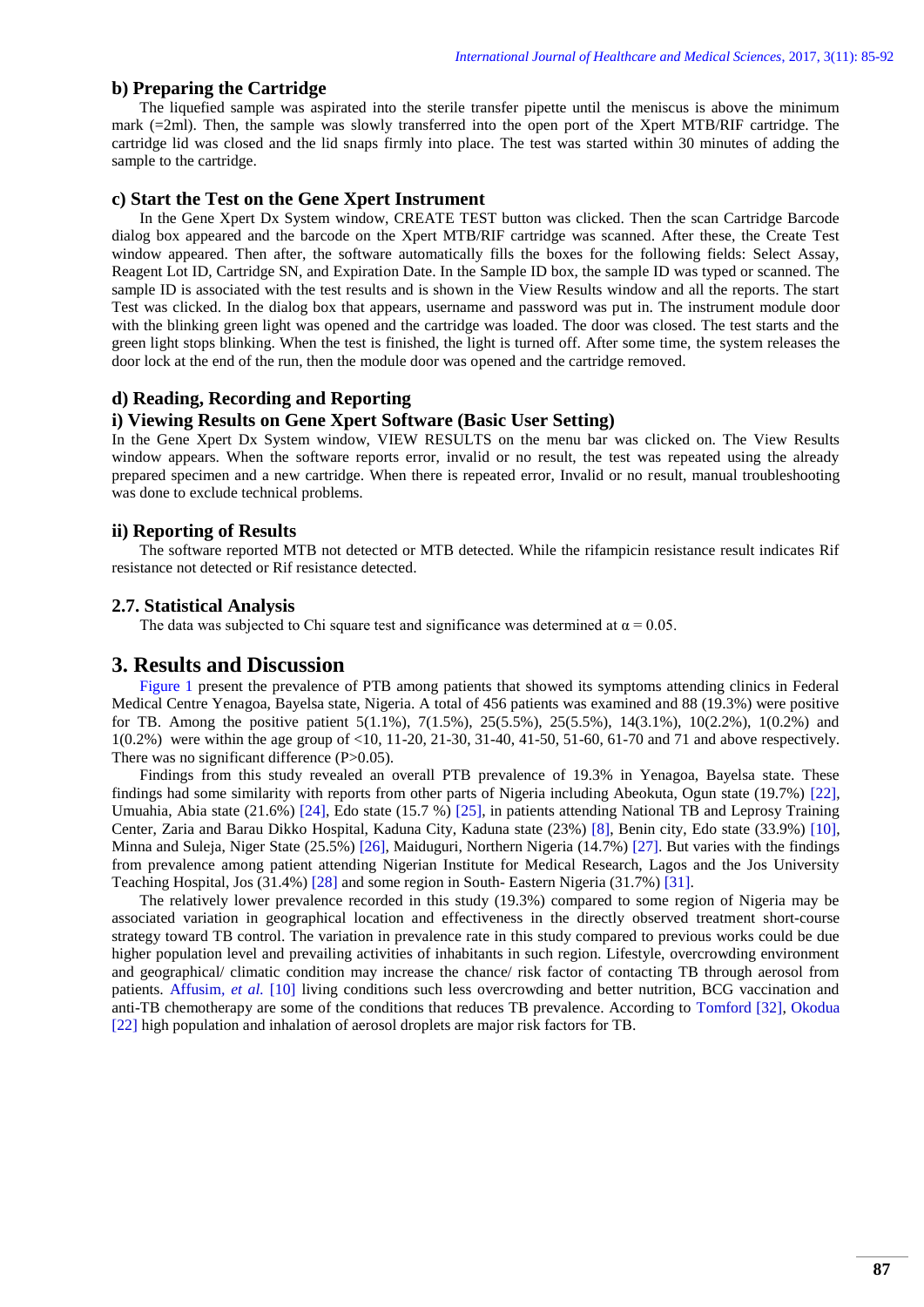**Figure-1.** Prevalence of PTB by Age among patient attending TB clinic in Federal Medical Centre, Yenagoa



The prevalence of PTB among different age groups was highest  $(5.5%)$  in age group  $21 - 30$  and  $31 - 40$  years. This finding is similar to 7.2% rate reported by [Kamerbeek](#page-7-6)*, et al.* [33] among age group 25 – 35 years in Tygerberberg, South Africa. [Itah and Udofia \[31\]](#page-7-4) reported that individuals within the age grade of 16 and 35 years are mostly affected by PTB in south eastern Nigeria. Sani*[, et al.](#page-6-21)* [26] reported that patient between the age grade of 11-40 years are more susceptible to PTB in Minna and Suleja, Niger State. [Nwobu](#page-6-20)*, et al.* [25] reported that PTB is usually higher among <20 years and 21– 30 years age grade in Benin, Edo state. [Oluwaseun](#page-7-7)*, et al.* [34] reported prevalence of PTB as 17.3% and 8.8% in males and females in Abeokuta, Ogun state. [Abiodun](#page-6-18)*, et al.* [23] reported prevalence of PTB of 37.3% and 62.7% for male and female respectively in Ikenne local government area of Ogun state.Accordingly, TB has its highest burden among young adults [\[35\]](#page-7-8). These reflected in the result of this study [\(Figure 1\)](#page-3-0).

<span id="page-3-0"></span>In this study, the prevalence of RMPR-TB patients with symptoms of TB among patients attending Federal Medical Centre Yenagoa, Bayelsa state, Nigeria is presented in [Figure 2.](#page-4-0) Of 456 patients examined 11 (2.4%) was positive to MDR-TB. Among the various age group of 0-10, 11-20, 21-30, 31-40, 41-50, 51-60, 61-70 and 71 years and above, the positive patients prevalence were  $0(0\%)$ ,  $0(0\%)$ ,  $6(1.3\%)$ ,  $2(0.4\%)$ ,  $0(0)$ ,  $2(0.4\%)$ ,  $1(0.2\%)$  and  $0(0\%)$ respectively. There is no significant variation (P>0.05) among the various age group. Poverty, ignorance and lack of quality health services could be a contributing factor of the prevalence rate determined in this study. The highest prevalence (1.3%) was seen in the age group of 21-30 years, which could be justified due to their active daily activities.

The prevalence of 2.4% in this study agrees with the global prevalence of 3.6% and 3.5% in 2010 and 2013 respectively as reported by WHO. But lower than the prevalence of 5.8% in Abeokuta, Ogun state [\[34\]](#page-7-7) and 6.0% in China [\[36\]](#page-7-9). The variation in prevalence rate could be associated to several factors. For instance, [Shamaei](#page-7-10)*, et al.* [37] reported that high MDR-TB rate could be due to spontaneous mutation of *M. tuberculosis* in the infected patients. In addition, infection with drug resistant strains of *M. tuberculosis* [\[18,](#page-6-13) [38\]](#page-7-11) could also cause resistance. *M. tuberculosis* occur with other disease condition including HIV/AIDS [\[12\]](#page-6-7), and some disease conditions caused by *Candida*  species (such as *Candida albicans*, *tropicalis* and *C. glabrata* [\[39\]](#page-7-12). TB history of the participant/ subject could also determine the prevalence rate as well. According to Mulu*[, et al.](#page-6-16)* [21], TB patients that had previous history of TB therapy is 2 times more likely to have *M. tuberculosis* infection than treatment of naïve patients. The authors further reported that TB patients who have used anti-TB drugs are 4.2 times more likely to develop rifampicin-resistant *M. tuberculosis* compared to treatment of naïve patients as well.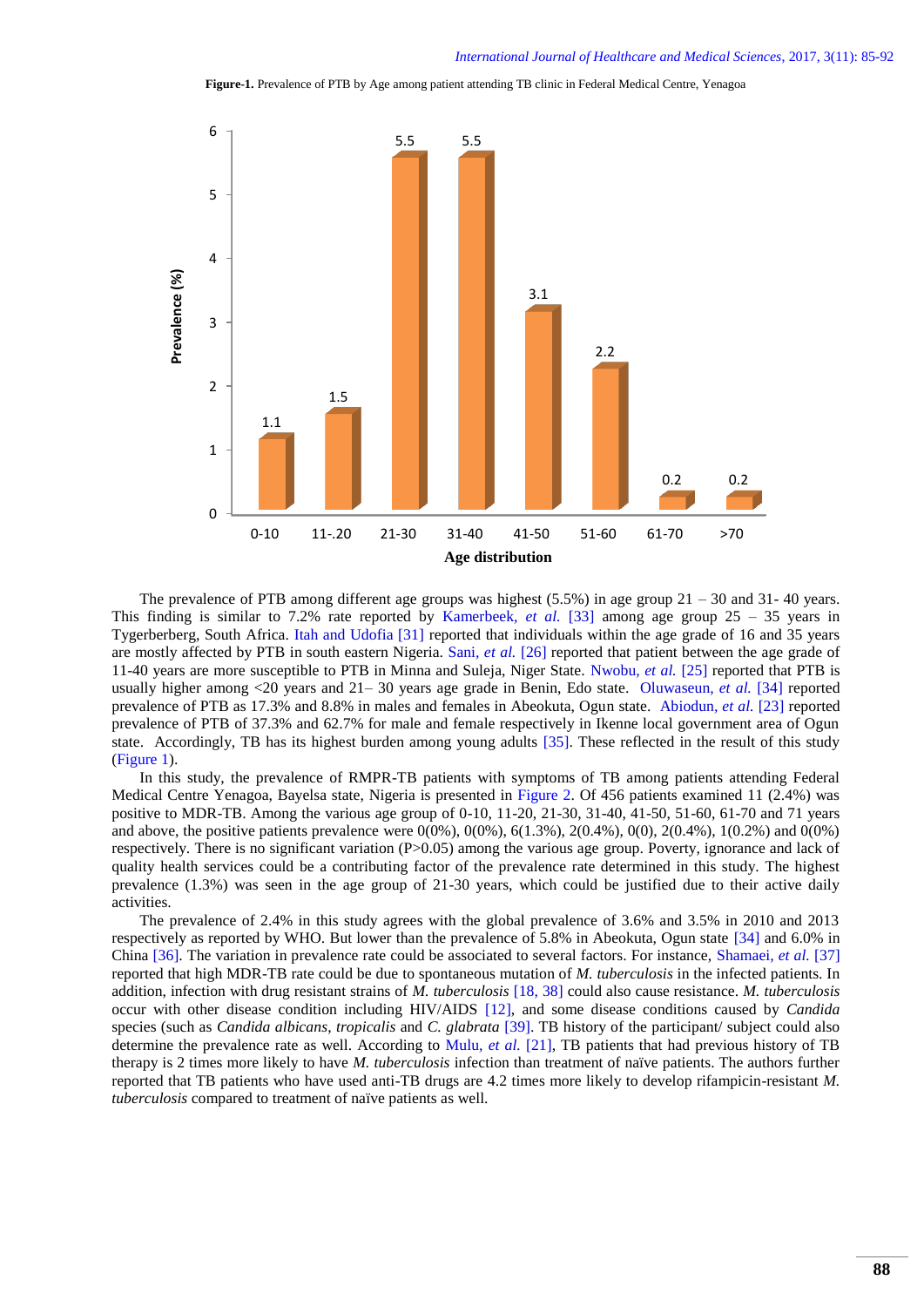**Figure-2.** Prevalence of RMPR-TB by Age among patient attending TB clinic in Federal Medical Centre, Yenagoa

<span id="page-4-0"></span>

The prevalence of PTB and RMPR-TB of the 456 patients based on sex are presented in [Figure 3.](#page-5-3) Of the 456 patients 218 were male and the rest 238 were female for PTB. Of this values, 48 (10.5%) and 40 (8.8%) was positive to PTB for male and females respectively, showing no significant variation (P>0.05) among the two sex category. Although, 5(1.1%) and 6(1.3%) male and female respectively was positive to RMPR-TB, being not significantly different (P>0.05). The distribution of PTB by the gender of the subjects showed a higher prevalence among males 10.8% compared to females (8.8%). This trend of observation has also been reported by various researchers. [Borgdoff](#page-7-13)*, et al.* [40] reported female to male PTB prevalence ratio of < 0.5 in South-East Asia and West Pacific regions and approximately 1 in African continent.

According to Mulu*[, et al.](#page-6-16)* [21], male is 2.17 times more likely to have *M. tuberculosis* infection compared to female. Other studies have showed the trend reported in this study. In Nigeria, prevalence of PTB among males and females were 35.5% and 26.9% respectively in South-Eastern Nigeria [\[31\]](#page-7-4), 60.1% and 39.9% respectively in Minna and Suleja, Niger state [\[26\]](#page-6-21). [Nwobu](#page-6-20)*, et al.* [25] reported PTB prevalence of 20.4% and 10.4% for male and females respectively in Edo state, Nigeria. [Okodua \[22\]](#page-6-17) also reported that PTB prevalence is higher in males (18.1%) than in females (15.6%) in Abeokuta, Ogun state.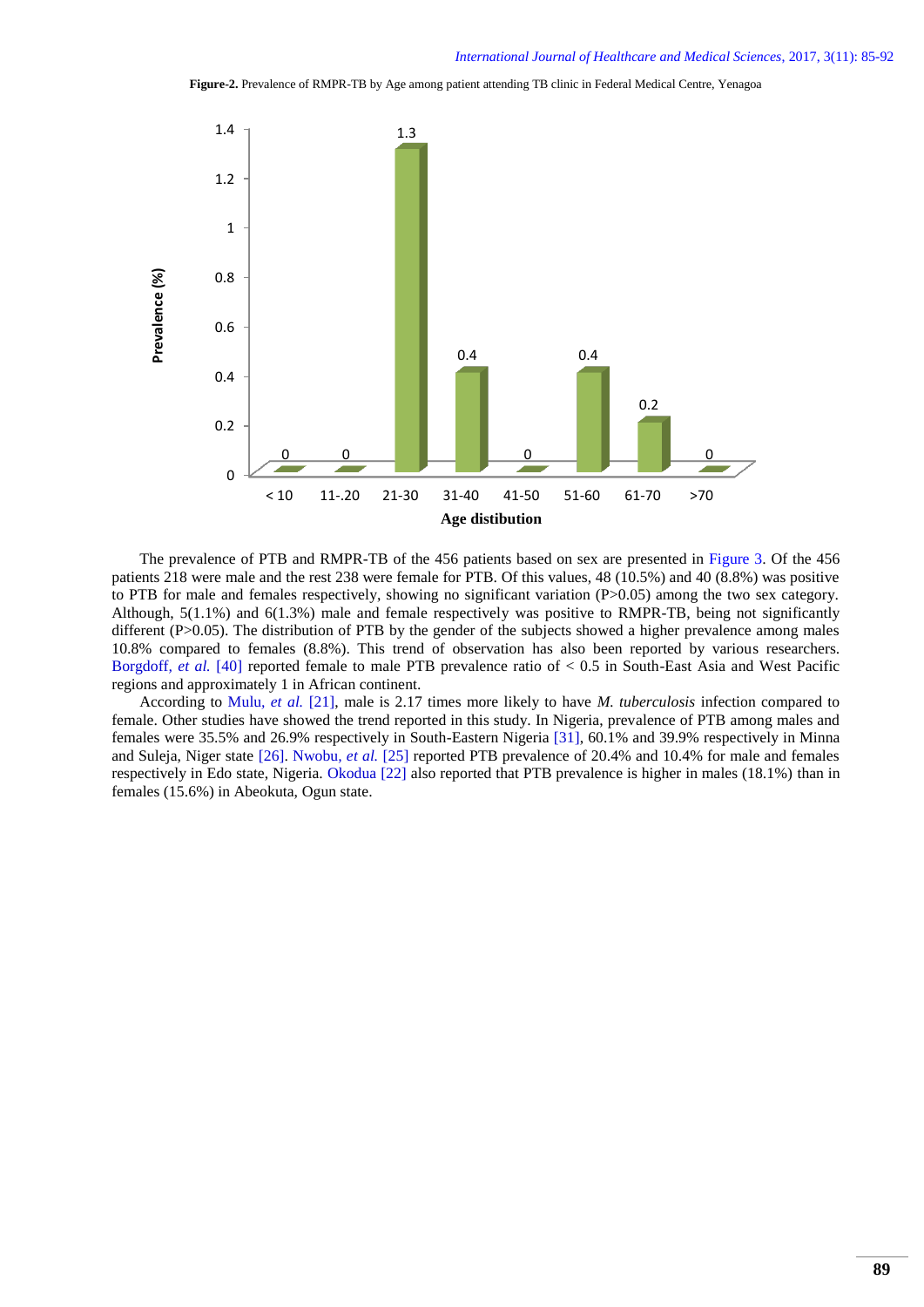<span id="page-5-3"></span>**Figure-3.** Prevalence of PTB and RMPR-TB disease cases by gender among patient attending TB clinic in Federal Medical Centre, Yenagoa



The higher prevalence of PTB among males could be as a result of frequent contact with infective droplets from diseased patients in vehicles, work place, etc. when they go out for daily activities [\[22\]](#page-6-17). The relatively higher RMPR-TB among females (1.3%) compare to males (1.1%) as observed in this study is comparable to the work of Shao[, et al.](#page-7-14) [41] that reported MDR-TB prevalence of 19.0% and 15.8% in female and females among Chinese population. In Nigeria, [Okodua \[22\]](#page-6-17) reported contrary prevalence of MDR-TB among males and females which was 19.7% and 14.3% respectively in Abeokuta, Ogun state. According to [Okodua \[22\],](#page-6-17) the variation in the effect of gender in MDR-TB patients is multifactorial.

# **4. Conclusion**

Tuberculosis (TB) remains a major global health problem. Multidrug-resistant tuberculosis (MDR-TB) caused by *M. tuberculosis* resistant to both INH and RMP with or without resistance to other drugs is among the most worrisome elements of the pandemic of antibiotic resistance. The study evaluated the prevalence of pulmonary tuberculosis and rifampicin-resistant tuberculosis among patient attending Federal Medical Center, Yenagoa, Bayelsa state, Nigeria. The study found that age group 21-30 years and 31-40 years had the highest prevalence rate. Based on RMPR-TB had apparently higher prevalence in female compare to male which was not significant. Based on the findings of this study we recommend that:

Rapid diagnostic assays to detect drug-resistant TB in other to prevent delays in treatment of MDR-TB and limiting its spread should be made available in health institutions.

# **Ethical Approval**

The experimental protocol was approved by the Ethics Committee of the Federal Medical Centre, Yenagoa, Bayelsa state, Nigeria.

# **Acknowledgement**

This publication is based on part of Msc Project work of the lead author (NG Etim) supervised by the second author (Dr. FO Briyai) at the Niger Delta University, Nigeria.

# **References**

- <span id="page-5-0"></span>[1] Okorie, O., John, A., Gidado, M., Akang, G., Emperor, U., Rupert, E., Vivian, I., Meribole, E., and Osakwe, P., 2016. "The prevalence of drug-resistant tuberculosis among people living with HIV (PLHIV) in Abia State." *Advances in Infectious Diseases,* vol. 06, pp. 42-36.
- <span id="page-5-1"></span>[2] Raviglione, M., Marais, B., and Floyd, K., 2012. "Scaling up interventions to achieve global tuberculosis control: progress and new developments." *Lancet,* vol. 379, pp. 1902–1913.
- [3] Zhao, Y., Xu, S., and Wang, L., 2012. "National survey of drug-resistant tuberculosis in China." *New England Journal of Medicine,* vol. 366, pp. 2161-2170.
- <span id="page-5-2"></span>[4] WHO, 2017. "Tuberculosis. Fact sheet." Available:<http://www.who.int/mediacentre/factsheets/fs104/en/>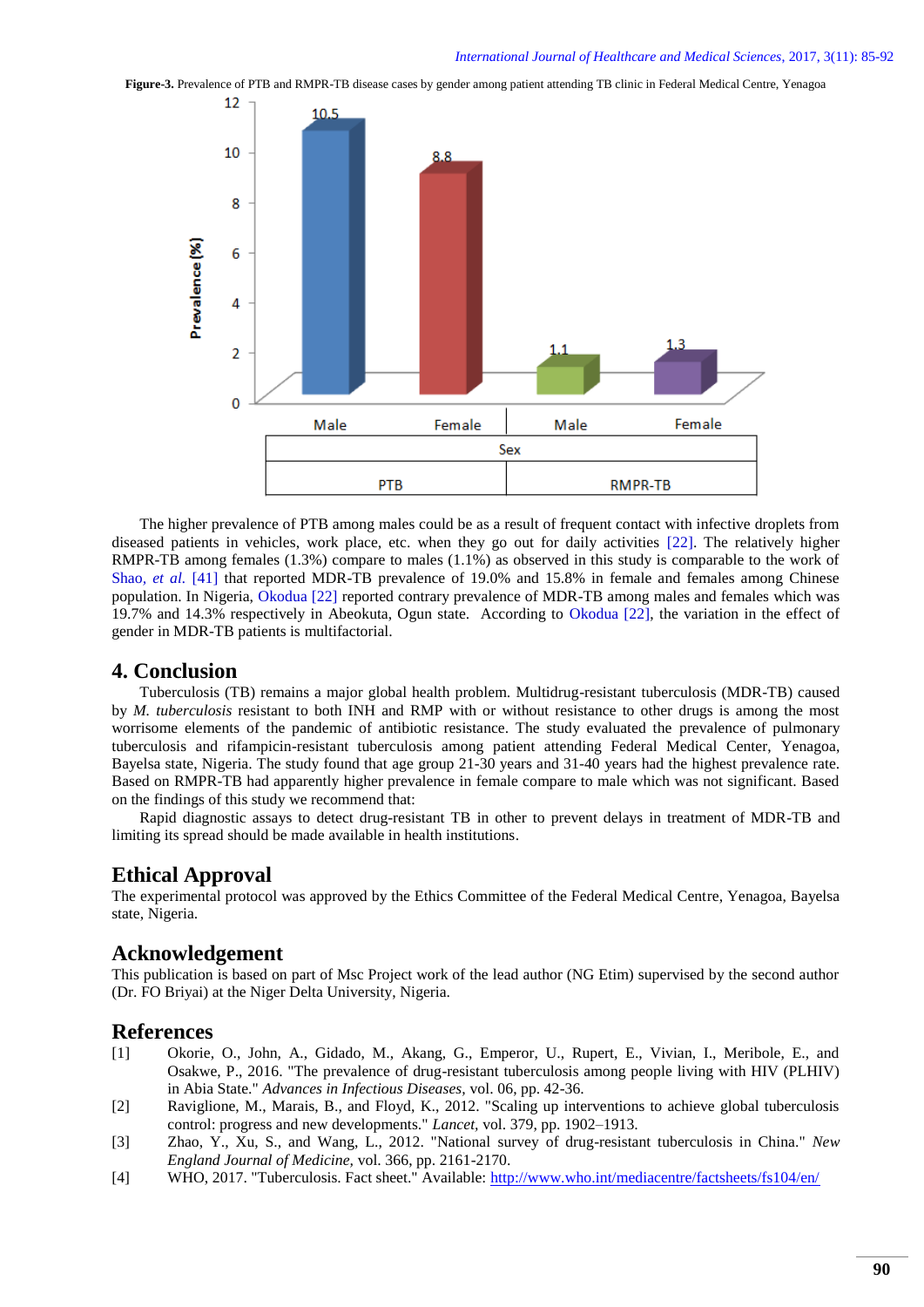- <span id="page-6-0"></span>[5] Jaleta, K. N., Gizachew, M., Gelaw, B., Tesfa, H., Getaneh, A., and Biadgo, B., 2017. "Rifampicin-resistant Mycobacterium tuberculosis among tuberculosis-presumptive cases at University of Gondar Hospital." *Northwest Ethiopia Infection and Drug Resistance,* vol. 10, pp. 185-192.
- <span id="page-6-1"></span>[6] World Health Organisation, 2013. "Who report. Global tuberculosis control. Geneva." Available: <http://www.who.int/tb/data>
- <span id="page-6-2"></span>[7] World Health Organisation, 2014. "Global tuberculosis report." Available: [http://www.who.int/tb/publications/global\\_report/en](http://www.who.int/tb/publications/global_report/en)
- <span id="page-6-3"></span>[8] Aliyu, G., El-Kamary, S. S., Abimiku, A., Ezati, N., Mosunmola, I., Hungerford, L., Brown, C., Tracy, K. J., Obasanya, J.*, et al.*, 2013. "Mycobacterial etiology of pulmonary tuberculosis and association with HIV infection and multidrug resistance in Northern Nigeria." *Tuber Res Trea,* pp. 1-9.
- <span id="page-6-4"></span>[9] Gandhi, N. R., Nunn, P., Dheda, K., Schaaf, H. S., Zignol, M., Soolingen, D. V., Jensen, P., and Bayona, J., 2010. "Multidrug-resistant and extensively drug-resistant tuberculosis: a threat to global control of tuberculosis." *The Lancet,* vol. 375, pp. 1830-1843.
- <span id="page-6-5"></span>[10] Affusim, C. C., Kesieme, E., and Abah, V. O., 2012. "The pattern of presentation and prevalence of tuberculosis in HIV-seropositive patients seen at Benin City, Nigeria." *ISRN Pulmonology,* Available: <http://dx.doi.org/10.5402/2012/326572>
- <span id="page-6-6"></span>[11] Kohli, A., Bashir, G., Fatima, A., Jan, A., Wani, N., and Ahmad, J., 2016. "Rapid drug-susceptibility testing of Mycobacterium tuberculosis clinical isolates to first-line antitubercular drugs by nitrate reductase assay:A comparison with proportion method " *International Journal of Mycobacteriology,* vol. 5, pp. 469- 474.
- <span id="page-6-7"></span>[12] Cox, H. S., McDermid, C., Azevedo, V., Muller, O., Coetzee, D., Simpson, J., Barnard, M., Coetzee, G., van Cutsem, G.*, et al.*, 2010. "Epidemic levels of drug resistant tuberculosis (MDR and XDR-TB) in a High HIV Prevalence Setting in Khayelitsha, South Africa." *PLoS One,* vol. 5, p. e13901.
- <span id="page-6-8"></span>[13] World Health Organisation, 2008. "Guidelines for the programmatic management of drug-resistant tuberculosis" Emergency Update.
- <span id="page-6-9"></span>[14] World Health Organisation, 2012. "Global tuberculosis report 2012. Geneva, Switzerland."
- <span id="page-6-10"></span>[15] Cox, H. S., Mbhele, S., Mohess, N., Whitelaw, A., Muller, O., Zemanay, Z., Little, F., Azevedo, V., Simpson, J.*, et al.*, 2014. "Impact of Xpert MTB/RIF for TB diagnosis in a primary care clinic with high TB and HIV prevalence in South Africa: a pragmatic randomised trial." *PLOS Med.,* vol. 11, p. e1001760.
- <span id="page-6-11"></span>[16] Iram, S., Zeenat, A., Hussain, S., Yusuf, N. W., and Aslam, M., 2015. "Rapid diagnosis of tuberculosis using Xpert MTB/RIF assay - Report from a developing country." *Pak J Med Sci.,* vol. 31, pp. 105-110.
- <span id="page-6-12"></span>[17] Traore, H., Fissette, K., and Bastian, I., 2000. "Detection of rifampicin resistance in Mycobacterium tuberculosis isolates from diverse countries by commercial line probe assay as an initial indicator of multidrug resistance." *International Journal of Tuberculosis and Lung Disease,* vol. 4, pp. 481-484.
- <span id="page-6-13"></span>[18] Sharma, S. K., Kaushik, G., Jha, B., George, N., Arora, S. K., Gupta, D., Singh, U., Hanif, M., and Vashisht, R. P., 2011. "Prevalence of multidrug-resistant tuberculosis among newly diagnosed cases of sputum-positive pulmonary tuberculosis." *Indian J Med Res,* vol. 133, pp. 308-311.
- <span id="page-6-14"></span>[19] Range, N., Friis, H., Mfaume, S., Magnussen, P., Changalucha, J., Kilale, A., Mugomela, A., and Andersen, A. B., 2012. "Anti-tuberculosis drug resistance pattern among pulmonary tuberculosis patients with or without HIV infection in Mwanza, Tanzania." *Tanzania Journal of Health Research,* vol. 14, pp. 1-9.
- <span id="page-6-15"></span>[20] Bazira, J., Asiimwe, B. B., Joloba, M. L., Bwanga, F., and Matee, M. I., 2011. "Mycobacterium tuberculosis spoligotypes and drug susceptibility pattern of isolates from tuberculosis patients in South-Western Uganda." *BMC Infectious Diseases,* vol. 11, p. 81. Available: https://doi.org/10.1186/1471-2334- 11-81
- <span id="page-6-16"></span>[21] Mulu, W., Abera, B., Yimer, M., Hailu, T., Ayele, H., and Abate, D., 2017. "Rifampicin-resistance pattern of Mycobacterium tuberculosis and associated factors among presumptive tuberculosis patients referred to Debre Markos Referral Hospital, Ethiopia: a cross-sectional study." *BMC Research Notes,* vol. 10, p. 8. Available: https://doi.org/10.1186/s13104-016-2328-4
- <span id="page-6-17"></span>[22] Okodua, M. A., 2012. "Pulmonary tubercuolosis and resistance pattern of first line drugs first line antituberculosis drugs in a city of western Nigeria." *International Journal of Basic, Applied and Innovative Research,* vol. 1, pp. 48-56.
- <span id="page-6-18"></span>[23] Abiodun, I. S., Olanrewaju, A. I., Ladipo, O. A., and Oluberu, A. O., 2015. "Incidence of HIV and pulmonary tuberculosis co-infection among patients attending out-patient clinic in a Nigerian hospital." *International Journal of Biomedical Research,* vol. 6, pp. 669-673.
- <span id="page-6-19"></span>[24] Nwachukwu, E. and Peter, G. A., 2010. "Prevalence of Mycobacteria tuberculosis and human immunodeficiency virus (HIV) infections in Umuahia, Abia state, Nigeria." *African Journal Microbiology Research,* vol. 4, pp. 1486-1490.
- <span id="page-6-20"></span>[25] Nwobu, G. O., Okodua, M. A., and Tatfeng, Y. M., 2004. "Comparative study of hiv associated pulmonary tuberculosis in chest clinics from two regions of Edo State, Nigeria." *Online J Health Allied Scs.,* vol. 3, p. 4.
- <span id="page-6-21"></span>[26] Sani, R. A., Garba, S. A., Oyeleke, S. B., and Abalaka, M. E., 2015. "Prevalence of pulmonary tuberculosis (PTB) in Minna and Suleja Niger State, Nigeria." *American Journal of Medicine and Medical Sciences,* vol. 5, pp. 287-291.